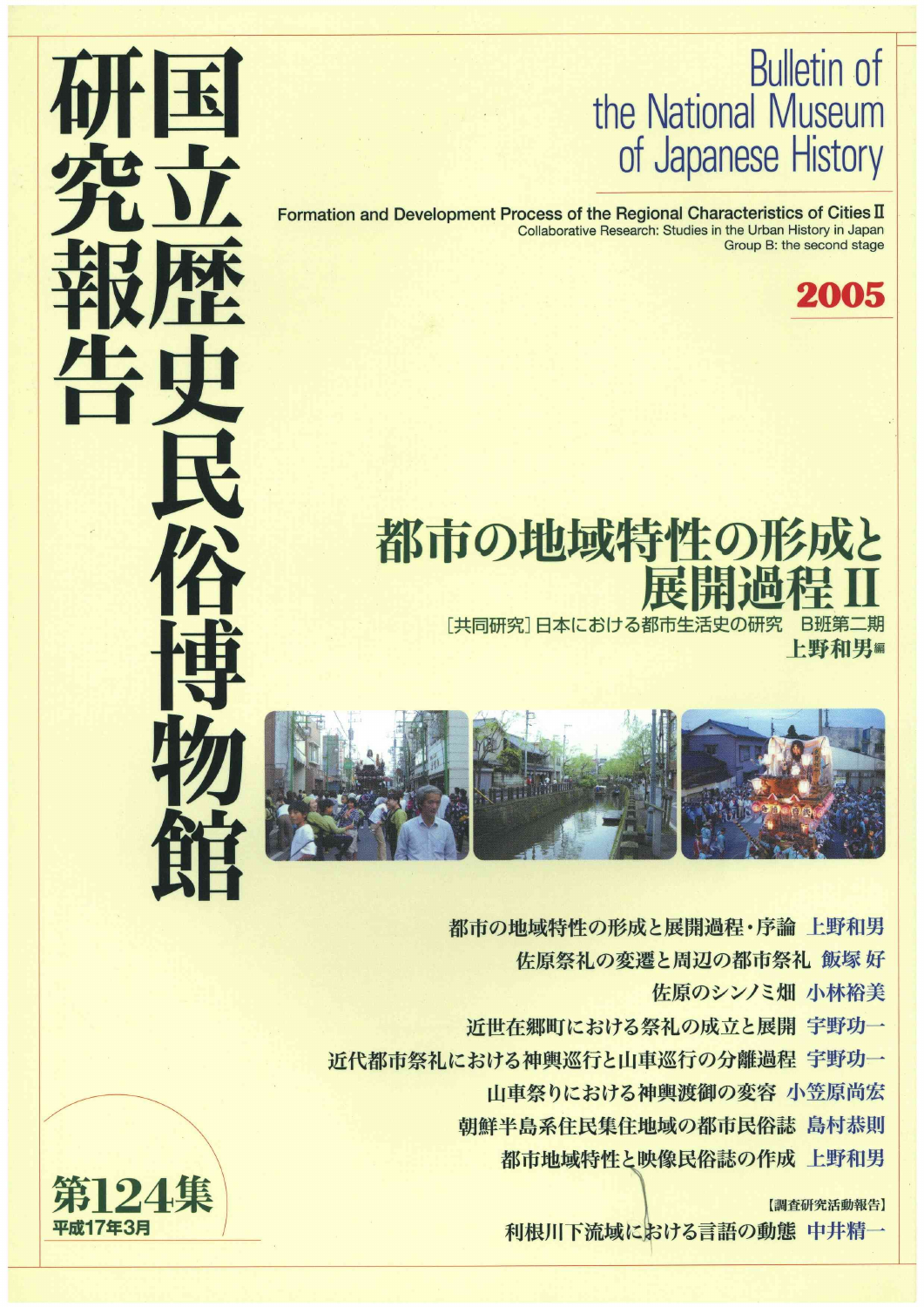## ■立歴史民俗博物館 研究報告 第124集

### 都市の地域特性の形成と展開過程皿

[共同研究]日本における都市生活史の研究 B班第二期

上野和男編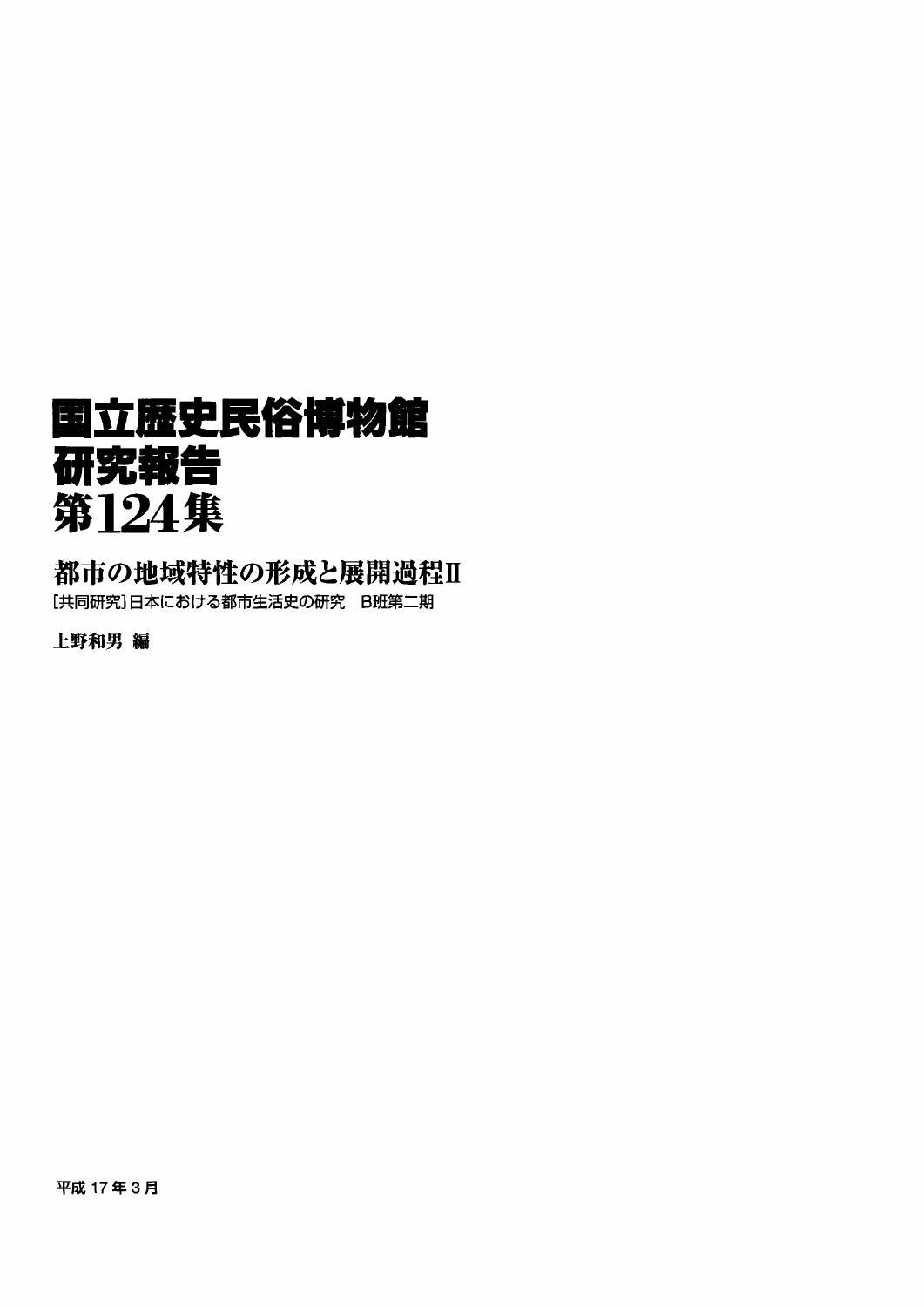### 国立歴史民俗博物館研究報告 第124集 都市の地域特性の形成と展開過程Ⅱ ...<br>[共同研究] 日本における都市生活史の研究 B班第二期

| 利根川下流域における言語の動態<br>[調査研究活動報告]<br>中井<br>梋 | 都市地域特性と映像民俗誌の作成<br>……佐原の映像民俗誌制作をめぐる諸問題<br>「野和男 | 朝鮮半島系住民集住地域の都市民俗誌……福岡市博多区・東区の事例から<br>島村恭則 | 山車祭りにおける神輿渡御の変容……佐原市本宿の祇園祭を事例にして-<br>小笠原尚宏 | 近代都市祭礼における神輿巡行と山車巡行の分離過程……主葉県佐原市新宿の諏訪祭礼を例に<br>宇野功 | 近世在郷町における祭礼の成立と展開……下総国佐原村本宿の豪家・村組・町<br>宇野功 | 佐原のシンノミ畑……地方都市近郊の野菜栽培と行商<br>小林裕美 | 佐原祭礼の変遷と周辺の都市祭礼<br>飯塚<br>好 | <b>……基幹研究「日本における都市生活史の研究(第二期)」の研究概要</b><br>F.<br>野和男 | 都市の地域特性の形成と展開過程・序論 | 目<br>次 |  |
|------------------------------------------|------------------------------------------------|-------------------------------------------|--------------------------------------------|---------------------------------------------------|--------------------------------------------|----------------------------------|----------------------------|------------------------------------------------------|--------------------|--------|--|
| 301                                      | 253                                            | 183                                       | 163                                        | 101                                               | 59                                         | 33                               | 13                         | 1                                                    |                    |        |  |

▶表紙図版=佐原の二つの都市祭礼。左は、秋に新宿地区で行われる諏訪神社祭礼。中は、佐原の町を二分する小野川。石は、夏に行わ 本佰地区の八坂神社祭礼。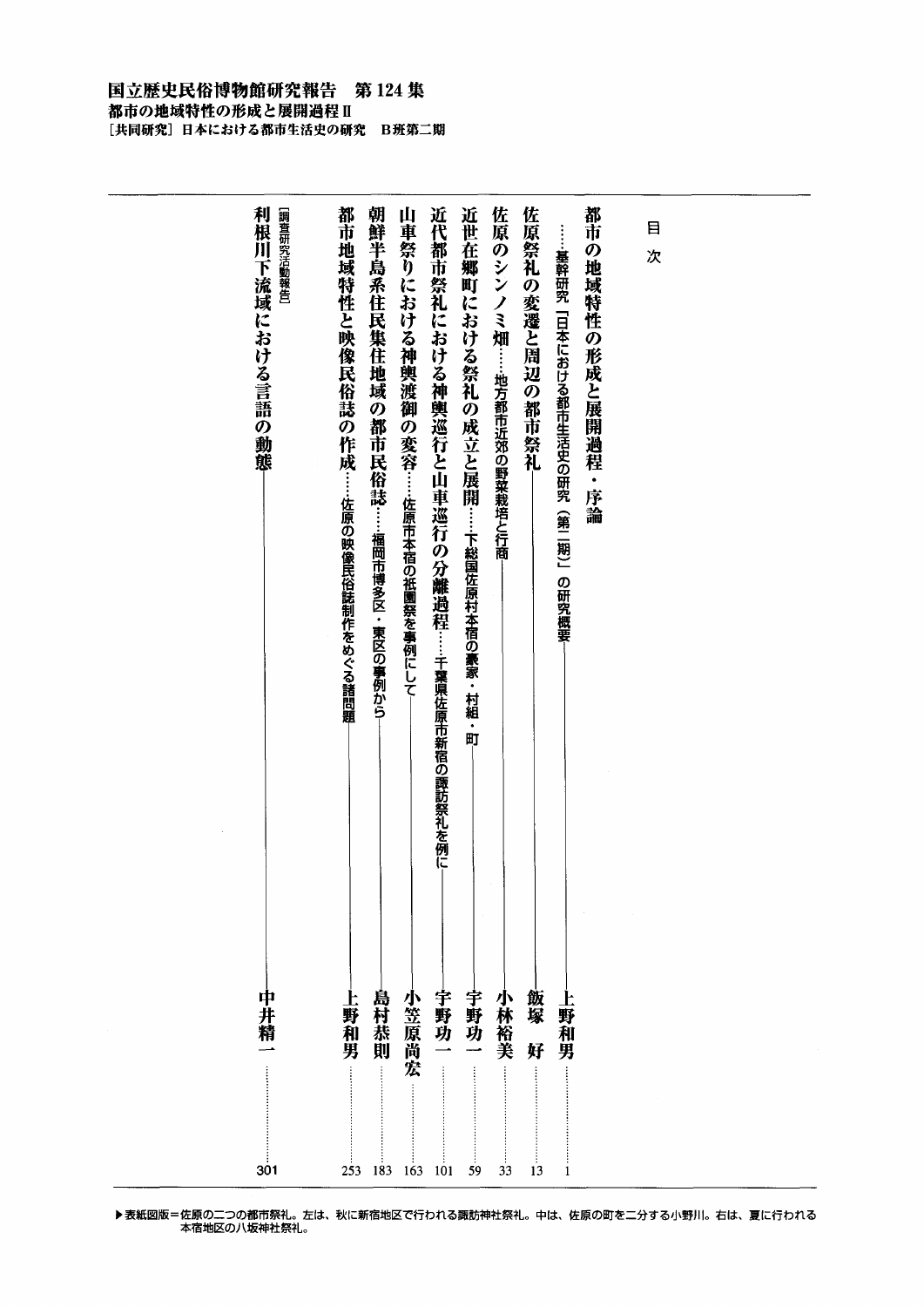## Bulletin of the National Museum of Japanese History vol.124

Formation and Development Process of the Regional Characteristics of Cities ll Collaborative Research: Studies in the Urban History in Japan Group B: the second stage Edited by UENO Kazuo

Contents:

| <b>UENO Kazuo</b>                                                                                                                                                                                 |
|---------------------------------------------------------------------------------------------------------------------------------------------------------------------------------------------------|
| <b>IIZUKA Miyoshi</b><br>Changes in Festivals in Sawara and Urban Festivals in the Surrounding Area manufacture 13                                                                                |
| KOBAYASHI Hiromi<br>A "Shinnomi-batake" in Sawara:<br>Vegetable Growing and Peddling in the Suburbs of a Provincial City manuscroman manuscrows 33                                                |
| <b>UNO Kouiti</b><br>The Establishment and Development of a Festival in a Rural Town<br>during the Early Modern Period:                                                                           |
| <b>UNO Kouiti</b><br>The Separating Process of the Portable Shrine Parade and the<br>Float Parade in an Urban Festival during the Modern Period:                                                  |
| <b>OGASAWARA Naohiro</b><br>Changes in the Participation of Portable Shrines in Float Festivals:<br>The Example of the Gion Festival in Honjuku, Sawara City <b>Construction Construction</b> 163 |
| SHIMAMURA Takanori<br>A Popular Urban Chronicle of Neighborhoods of Korean Residents:                                                                                                             |
| <b>UENO Kazuo</b><br>Characteristics of Urban Society and the Compilation of a Pictorial Ethnography:<br>Problems Surrounding the Production of a Pictorial Ethnography for Sawara                |
| Report on Investigation and Research Activities                                                                                                                                                   |
| <b>NAKAI Seiichi</b><br>Languages Dynamics in the Downstream of the Tone River much contain the meritan and 301                                                                                   |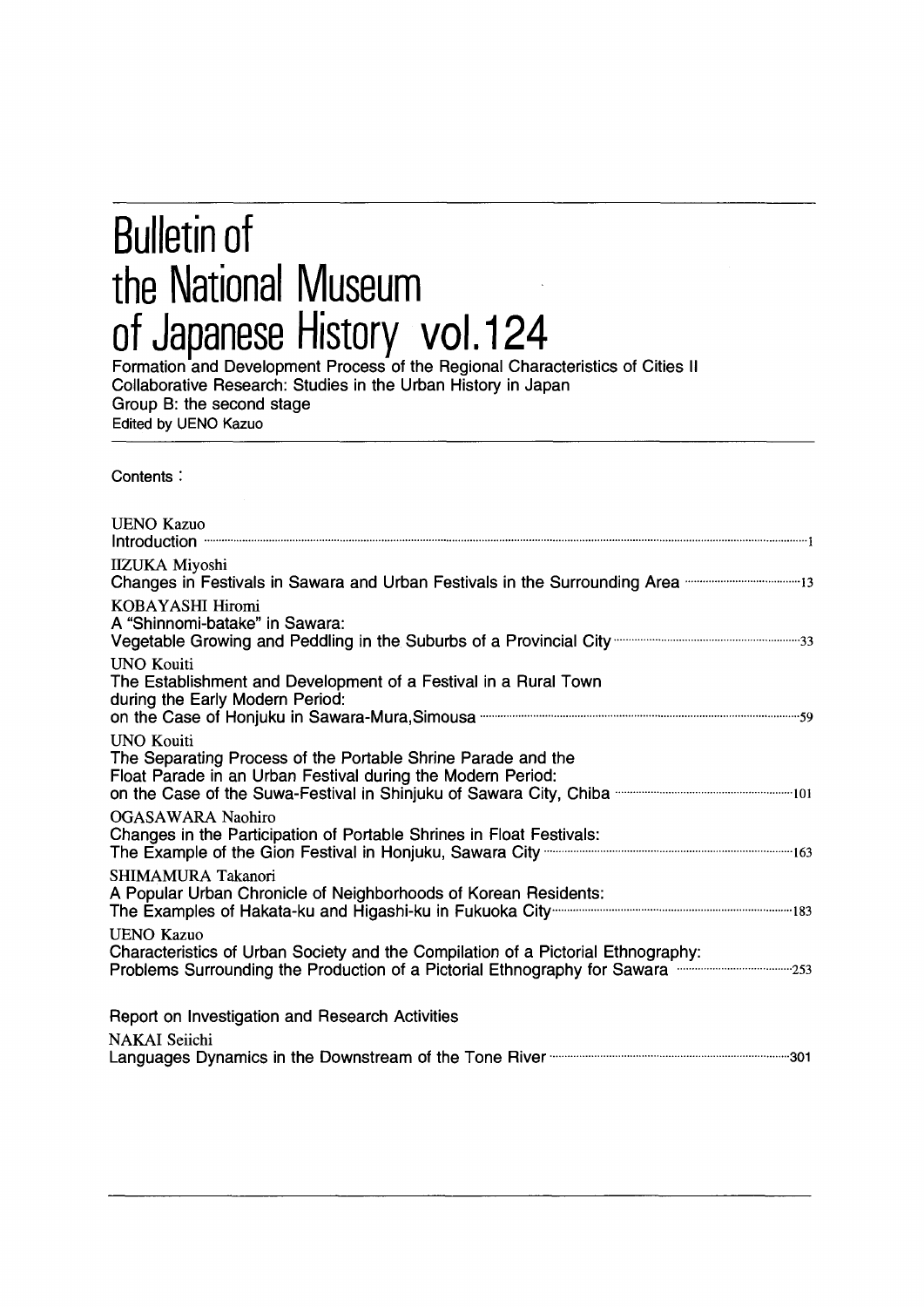### [国立歴史民俗博物館研究報告編集委員会]

館外委員(五十音順)

- 後藤 直 東京大学大学院人文社会系研究科
- 田中宣一 成城大学文芸学部
- 濱島正士 別府大学文学部
- 保谷 徹 東京大学史料編纂所

### 館内委員

澤田和人 情報資料研究系 常光 徹 民俗研究系 (編集委員長) 村木二郎 考古研究系 山本光正 歴史研究系 永嶋正春 情報資料研究系(研究委員長)

### 国立歴史民俗博物館研究報告 第124集 上野和男編

and the state of the state of the state 平成17年(2005)3月25日 第1版第1刷発行

(非売品)

### 発行所<br>●

#### experience and the contract of the contract of the contract of the contract of the contract of the contract of 大学共同利用機関法人

### 人間文化研究機構

### 国立歴史民俗博物館

〒285-8502千葉県佐倉市城内町117告043-486-0123(代)

### 印刷・製本所

### and the state of the state of the state of

### 勝美印刷株式会社

〒112-0002 東京都文京区小石川1-3-7 603-3812-5201(代)

[装丁] 中山銀士・佐藤睦美

◎国立歴史民俗博物館 2005